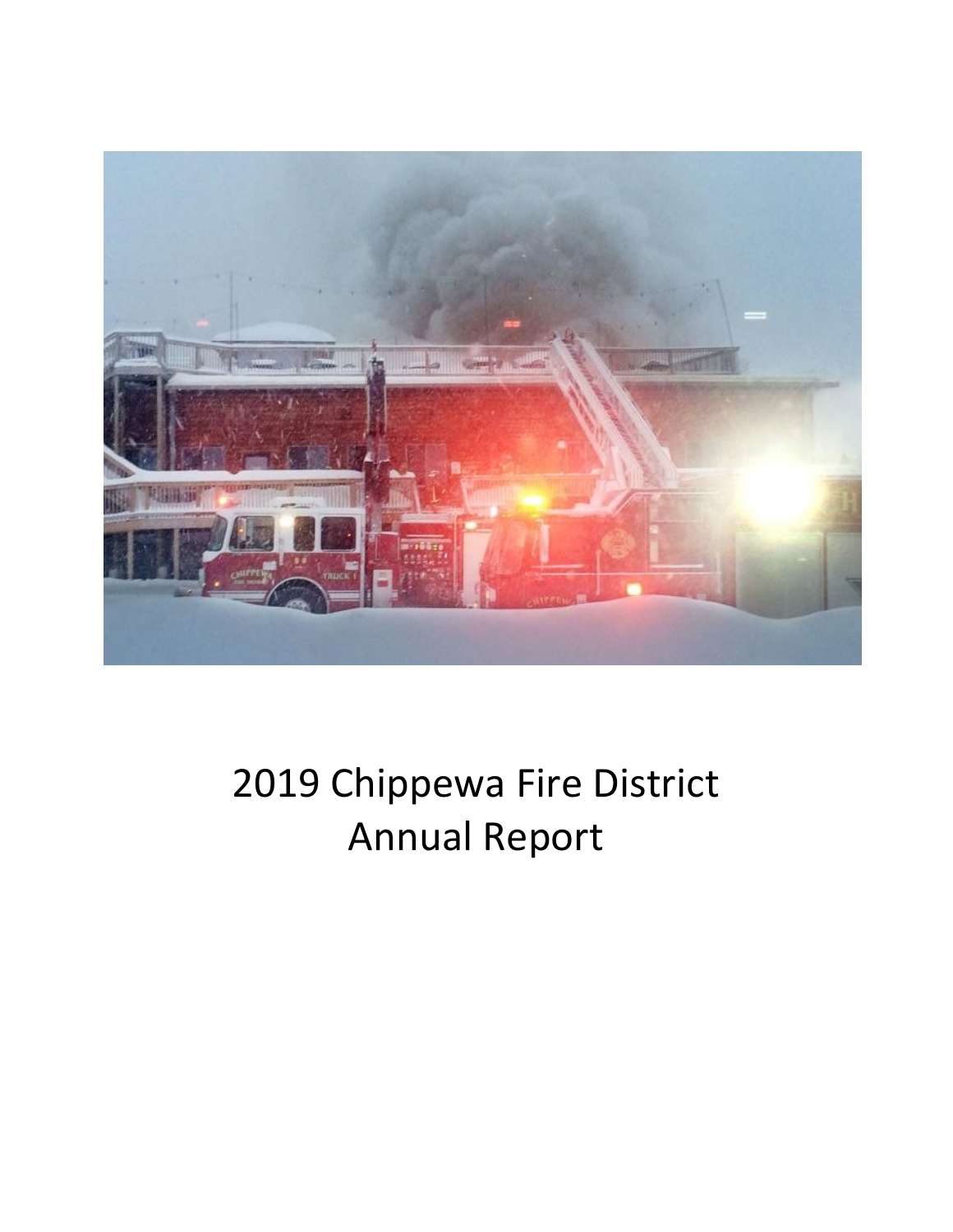# **Purpose, Mission, Vision, & Goals**

### **Purpose**

The purpose of the Chippewa Fire District is to protect and enhance the safety and well-being within our community.

# **Mission**

The Chippewa Fire District is committed to creating a safer community through prevention, preparedness, and effective emergency responses.

# **Vision**

We strive to be the best.

# **Goals**

- Chippewa Fire District will deliver comprehensive safety services of the highest quality.
- Chippewa Fire District will support and maintain a safe, healthy, welltrained, and highperforming workforce.
- Chippewa Fire District will provide high-quality first responder service as part of an integrated emergency medical care system.
- Chippewa Fire District firefighters will be a community resources for lifesafety knowledge and information about the Department's services.
- Chippewa Fire District will attract and retain a qualified and diverse workforce.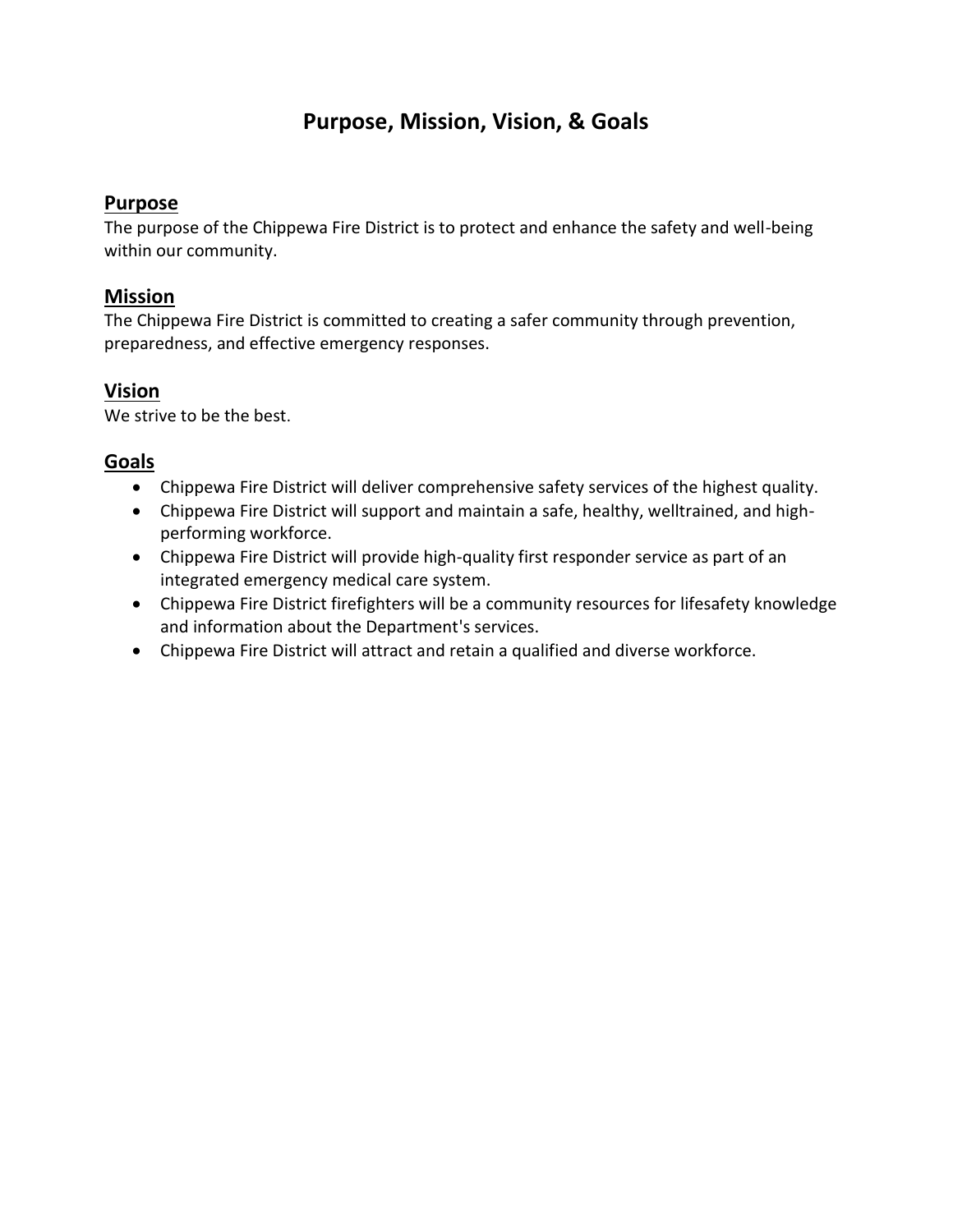# **CHIPPEWA FIRE DISTRICT ORGANIZATIONAL STRUCTURE**

# **Command Staff**

Fire Chief Scott Bernette (EMT-B) Assistant Chief Dan Dienger Assistant Chief Mark Roshell (CC/EMT-P) Deputy Chief of Fire Investigator/Inspector John Andersen (EMT-B)

- D-11 Capt Mike Nowak (EMT-A) (01/2019 12/5/2019)
- 
- D-13 Capt Jim Campbell (MFR) D-22 Capt Mark Blaskowski
- D-14 TO Mitch Bias (EMT-B) D-23 Capt Bob Hayden
- D-15 Capt Ron Wolf (CC/EMT-P) D-24 TO Brian Gerrits (MFR)
- D-16 Jim Bevens

Chief 3 DC Cory Jeffers (EMT-A) Chief 6 DC Duane Wallsch

- 
- D-32 Capt Bob Bauer (EMT-B) D-62 Capt Joseph Schindler
- D-33 Capt Jeff Frederick (EMT-B) (01/2019 to 9/2019)
- D-34 TO Dan Enestvedt (EMT-B) D-63 Capt Ron Dreger
- D-35 TO Eric Hennlich D-64 (open)

# **On Duty Crews**

### **A-Shift B-Shift**

Ron Wolf (FF & CC/EMT-P) \* Jenn Struensee (FF & EMT-P) Dan Brzeskiewicz (FF & CC/EMT-P)

# **Inspection Division**

# **Lead Fire Investigator Administrative Staff**

DC John Andersen (EMT-B) Rita Erickson

# **Station 1 Station 2**

- Chief 1 DC Chuck Smith Chief 2 DC Adam Blaskowski (EMT-B)
- D-12 Capt Clayton McTaggart **D-21 Capt Andrew Wood (MFR)** 
	-
	-
	-

# **Station 3 Station 6**

- 
- D-31 Capt Josh Rihn D-61 Capt Lloyd Bowe
	-
	-
	-

Nick Sprague (FF & CC/EMT-P) \* Jacob Grotthus (FF & CC/EMT-P) \* Josh Bodette (FF & CC/EMT-P) Shaylee Dechow (FF & CC/EMT-P)

# **C-Shift** Part-Time (LTE)

# **Lead Tank Inspector Lead Fire Investigator**

Rebecca Shervey (FF/EMT-B) Doug Matthews (FF/ EMT-B)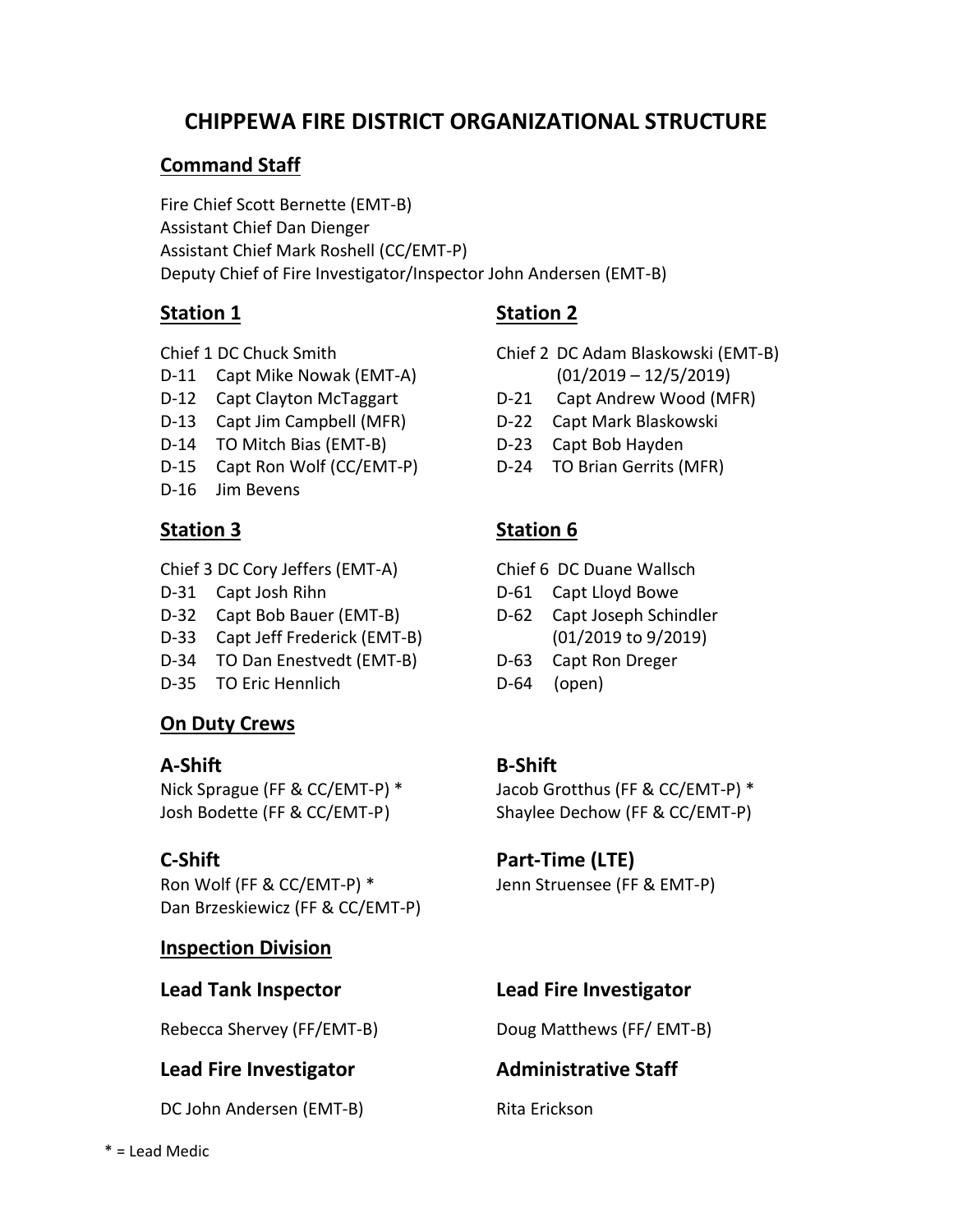# **Calls for Service**

The District responded to a total of 2474 calls for service in 2019. Below is a total of the request for service calls over the past three years:

1/1/2019 to 12/31/2019 = 2474 1/1/2018 to 12/31/2018 = 2435 1/1/2017 to 12/31/2017 = 2303

#### **DISTRICT APPARATUS INFORMATION**

### **Apparatus Testing**

| ENGINES: | All engines passed NFPA annual pump tests.       |
|----------|--------------------------------------------------|
| AERIAL:  | Truck 1 passed NFPA service testing & pump test. |

## **Apparatus Location/Roster**

District Staff Vehicles

| CV <sub>1</sub> | 2014 Ford Edge (Fire Chief)          |
|-----------------|--------------------------------------|
| CV <sub>2</sub> | 2013 Dodge Van (Station 1)           |
| Tank 1          | 2017 Subaru (funded by Tank Program) |
| Tank 2          | 2018 Subaru (funded by Tank Program) |

#### **Station One**

| 2013 Darley 1500/1000                                                |
|----------------------------------------------------------------------|
| 1992 Ford/Pierce 1500/1000                                           |
| 2013 Smeal 105 Aerial 2000/500                                       |
| 2000 Freightliner/Danko 300/4000                                     |
| 2002 F-350 Ford Pickup 200/250 class A foam (funded by Tank Program) |
| 2005 Chev 4x4 2500 HD 4dr. Pickup (funded by Tank Program)           |
| 2017 Mercury                                                         |
| 2010 Ford F550/Lifeline Ambulance                                    |
| 2014 Ford F550/Lifeline Ambulance                                    |
| 2017 Ford F550/ Lifeline Ambulance                                   |
|                                                                      |

### **Station Two**

| Engine 2    | 1997 Freightliner/Pierce 1500/1000             |
|-------------|------------------------------------------------|
| Engine 22   | 2016 Freightliner/UST 1500/1000                |
| Tanker 2    | 2000 Freightliner/Danko 300/4000               |
| Tanker 22   | 1990 IHC/Luverne 500/2000                      |
| Brush 2     | 1994 Ford 4X4 150/250 (funded by Tank Program) |
| Hvy Brush 2 | 1963 Kaiser 5 ton 6X6                          |
| Medic 2     | 2009 Freightliner/MedTech                      |
| Snowmobile  | 1996 Snowmobile/Rescue Sled & Trailer          |
| <b>ATV</b>  | Argo ATV and Trailer                           |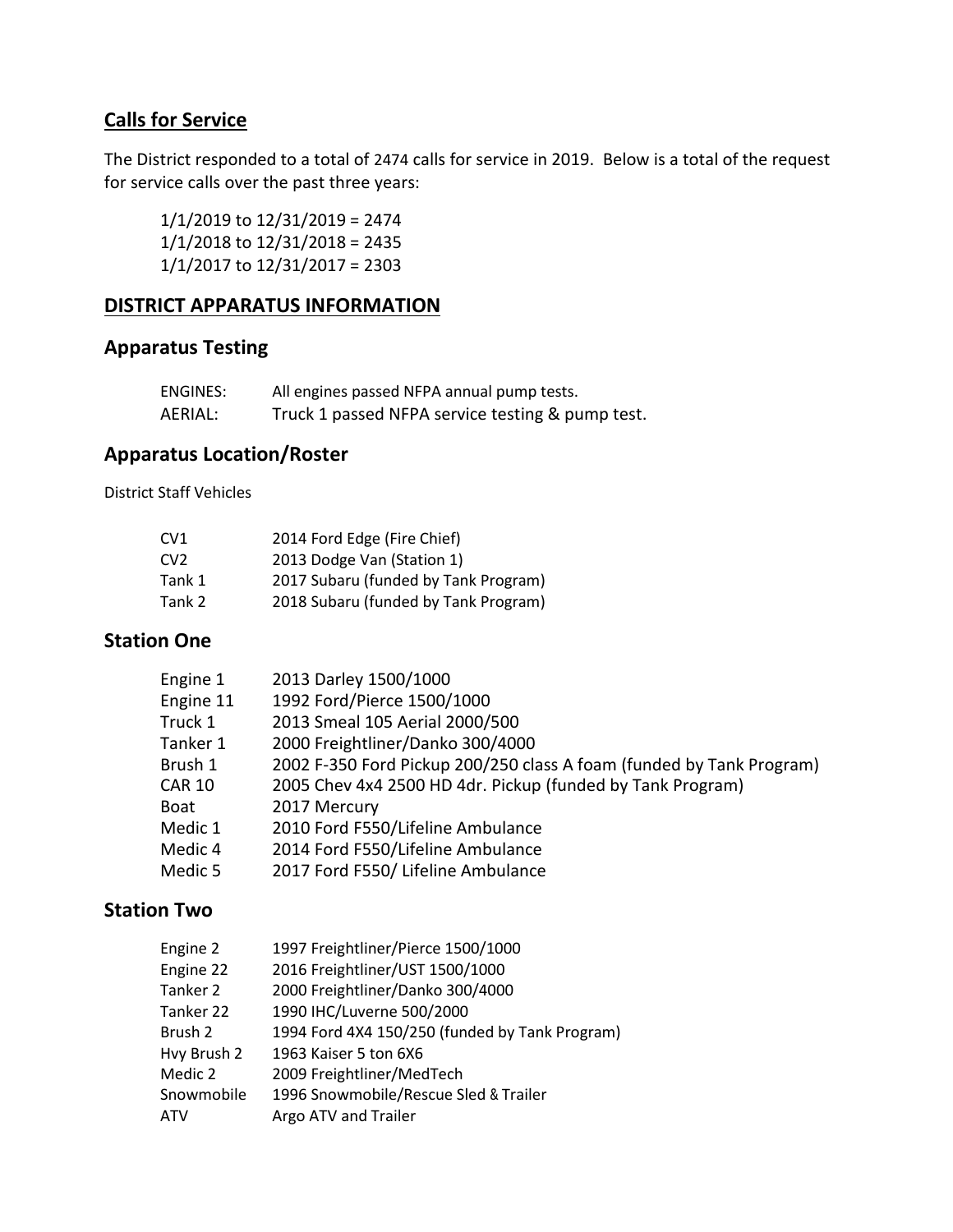#### **Station Three**

| Engine 3    | 2016 Freightliner/UST 1500/1000                         |
|-------------|---------------------------------------------------------|
| Engine 33   | 1992 Ford/Pierce 1500/1000                              |
| Squad 3     | 2016 Pierce Rescue Squad & Air Cascade                  |
| Tanker 3    | 2000 Freightliner-Danko 300/4000                        |
| Brush 3     | 1993 Ford 4X4 150/300 (Funded by Tank Program)          |
| Brush 33    | 2012 Chev 4x4 3500 (Funded by Tank Program)             |
| <b>Boat</b> | 1978 Boston Whaler Rescue Boat /100HP Mercury & Trailer |
| Dive Van    | 1996 Chev-Van - dive equipment & 4 bottle cascade       |
| Medic 6     | 2017 Ford F550 Lifeline Ambulance                       |
| Medic 3     | 1999 Ford Road Rescue Ambulance                         |
| Snowmobile  | 1992 Snowmobile/Rescue Sled                             |
| <b>ATV</b>  | 2015 ATV Rescue                                         |

### **Station Six**

| 2008 Pierce/Dash 1750/1500                     |
|------------------------------------------------|
| 2016 Pierce Rescue Squad & Air Cascade         |
| 2000 Freightliner-Danko 300/4000               |
| 2007 Ford 4X4 250/350 (funded by Tank Program) |
| Sykes 3000 GPM trailer mounted pump            |
|                                                |

### **FIRE TRAINING/INFORMATION**

Station Officers and Training Officers conducted and coordinated training per the 2019 District Training Schedule. The District scheduled one joint District wide training session, one multi station preset training session, and 10 preset monthly training sessions. This type of training provides for better personal interaction with station activities, a more cohesive team on the fire ground, and has the approval of most personnel.

The Fire District Health and Safety Committee is made up of the Fire Chief, both Assistant Chiefs, Station Deputy Chiefs, and the Training Officers. The Committee met 6 times in 2019 to review, revise, and update our District Training Manual as needed to comply with SPS 330 Fire Department Safety and Health Standards in 2019. The Training manual covers firefighter training (entry level, Firefighter 1, and Firefighter 2), Fire Officer, Driver Operator, and Aerial Operator. At these meeting, any health-related, close calls, or safety concerns were review. Also, there were several Minimum Operating Guideline (MOG) for training updated in 2019.

The Fire District Officers meet 6 times in 2019. The Officers discussed and updated many of the Fire District Standard Operating Procedures with the input of the members. Also, there were 6 training sessions held at these meetings for the Officers.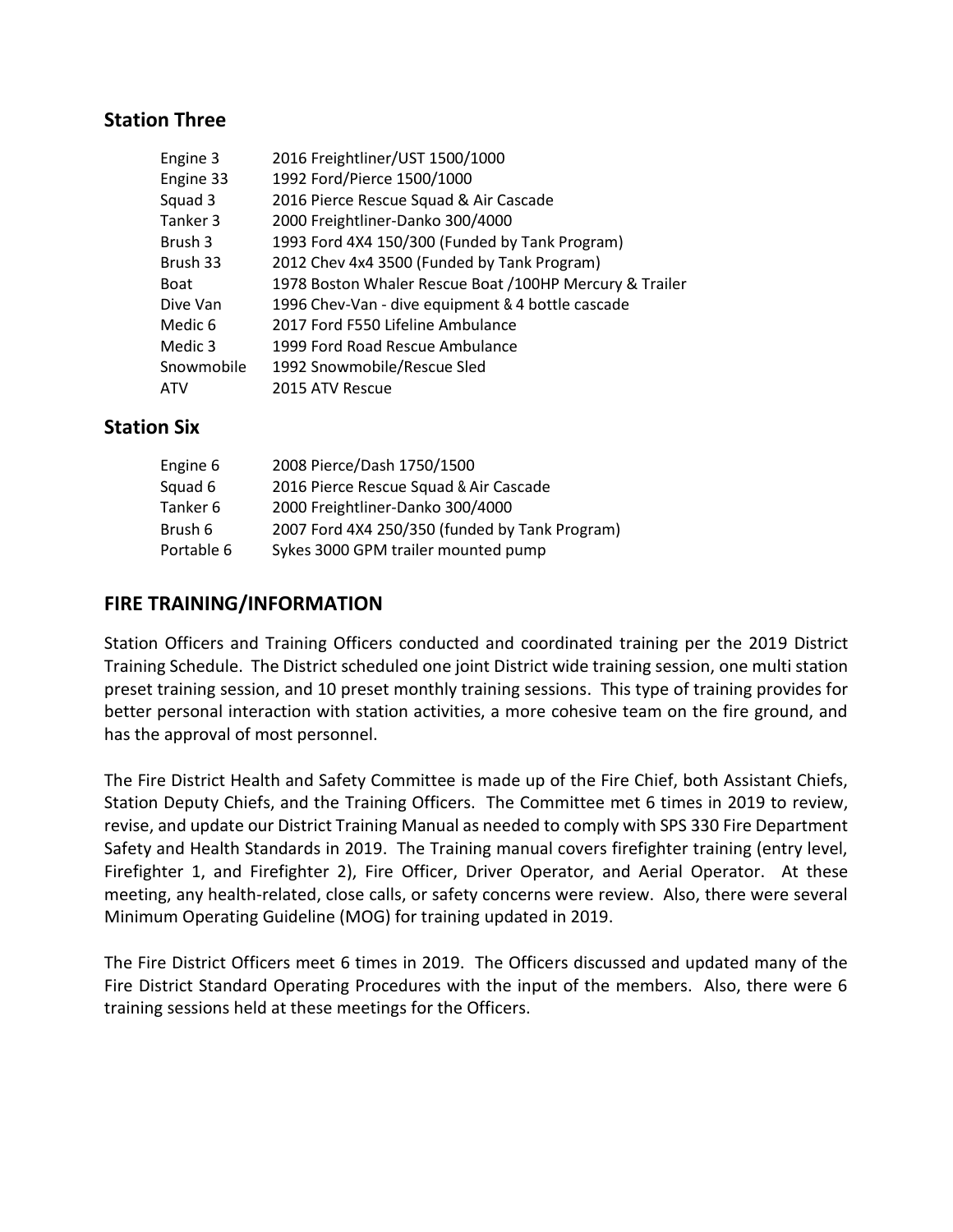# **EMS REPORT**

Prepared by Assistant Chief Roshell

2019 was a very exciting year for the Chippewa Fire District EMS. The Chippewa Fire District continues to evolve to meet the service needs of our great communities and neighboring communities. We are constantly reminded of the delicate balance of service delivery and organizational wellness. Below is a brief highlight of happenings within Chippewa Fire District EMS for 2019.

- 26 EMT Basics & 3 EMRs take their refresher
- The District finished negotiations on two Lifeline ambulances with power load cots for delivery in late May or June.
- EMS crews completed the required fire inspections on commercial properties within the Response area.
- EMS crews did numerous station tours and attendedcommunity events representing the District.
- $\bullet$  EMS crews taught numerous 1<sup>st</sup> Aid & CPR classes in and around our communities.
- Continued updating EMS skills review with duty members thatwas started in 2019
- All personnel that are actively working on the ambulance were required to complete EVOC training on one of the medic rigs at Station one.
- SWAT TEMS leader Sprague resigned from the team. ACRoshell is team leader of the team.
- We put 5 new Medics on the regional SWAT team with a start date of January  $1<sup>st</sup>$ , 2020, after interviews with current SWAT team members.
- EMS education committee updated new employee orientation training for working on the ambulance with the District.
- Started interviewing students that want to do rideswith the on the ambulance.
- Worked with Fire Chief Bernette on SOP updates that effected the EMS personnel working on the rigs.
- District EMS continued our partnership with regional agencies to improve the health and safety of our communities we serve by attending area meetings andtrainings.
- Partnered with area agencies to improve our employees mental& physical health.
- Started dialogs with area hospital on revenue streamsfor interfacility transfers we do with them.
- Worked with Chippewa County dispatch center on implementation of the EMD software for EMS call prearrival instructions.
- Worked with Stanley prison on their Work Stoppage Plan.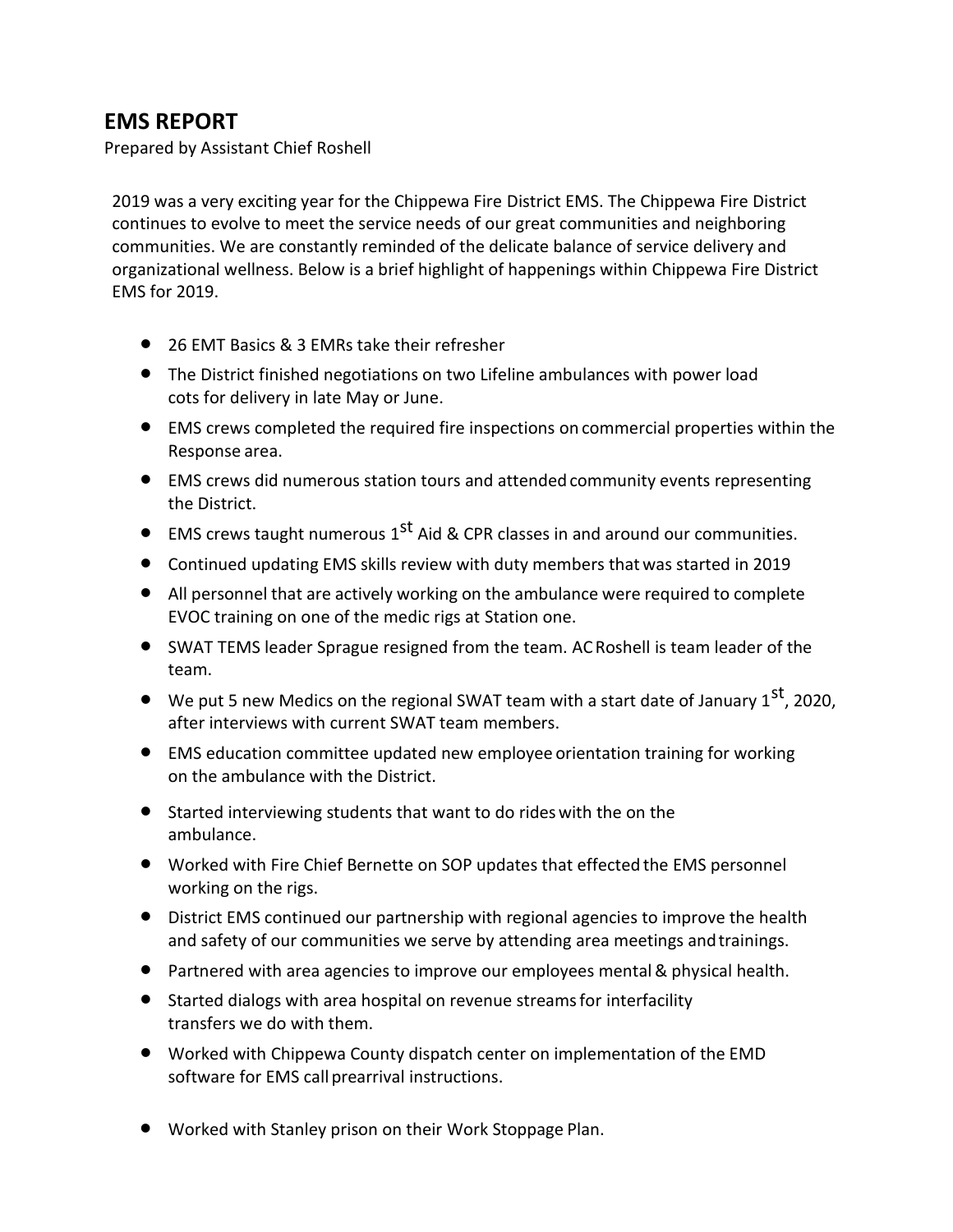- Put together the District's RTF plan andsecured supplies for these type of callouts
- Held informational meetings the with Town of Wheaton on EMS issues & received a letter advising they will be leavingChippewa Fire District effective 01/01/2021
- One EMS employee took a career jobat another department and the position was fill by long time part- time employee Dan Brzeskiewicz.
- Took applications for the 2020 Career Paramedic-Firefighter eligibility list.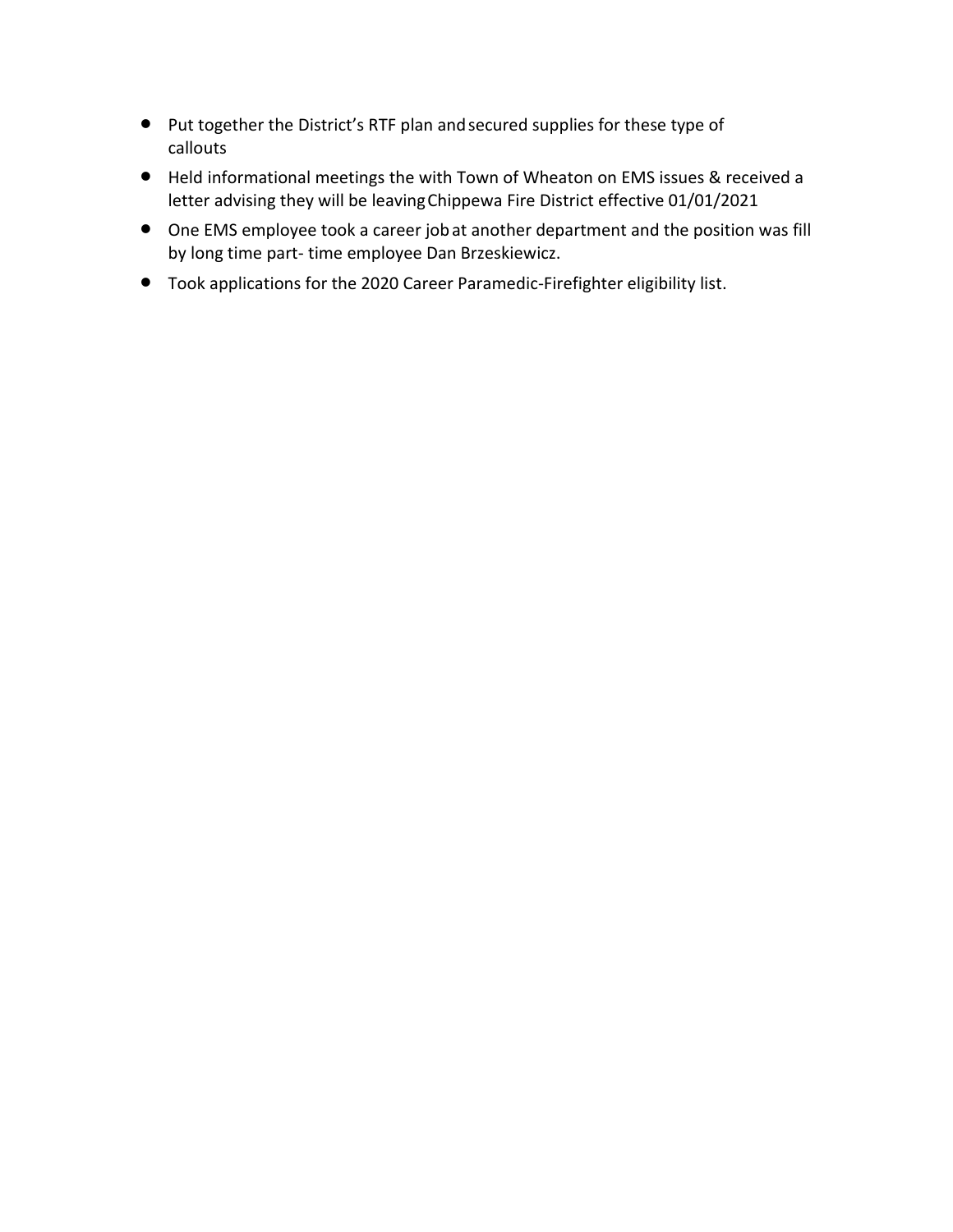

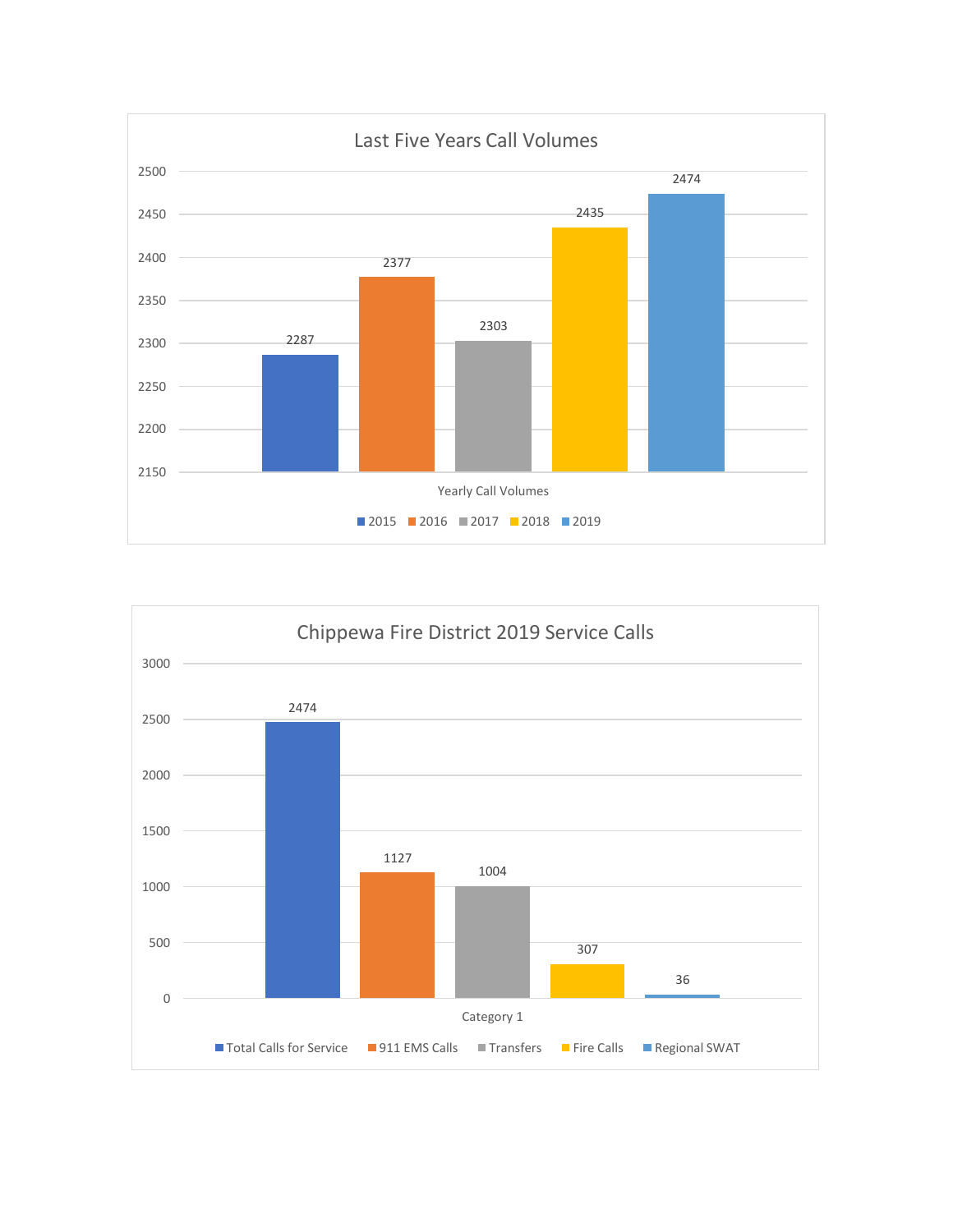

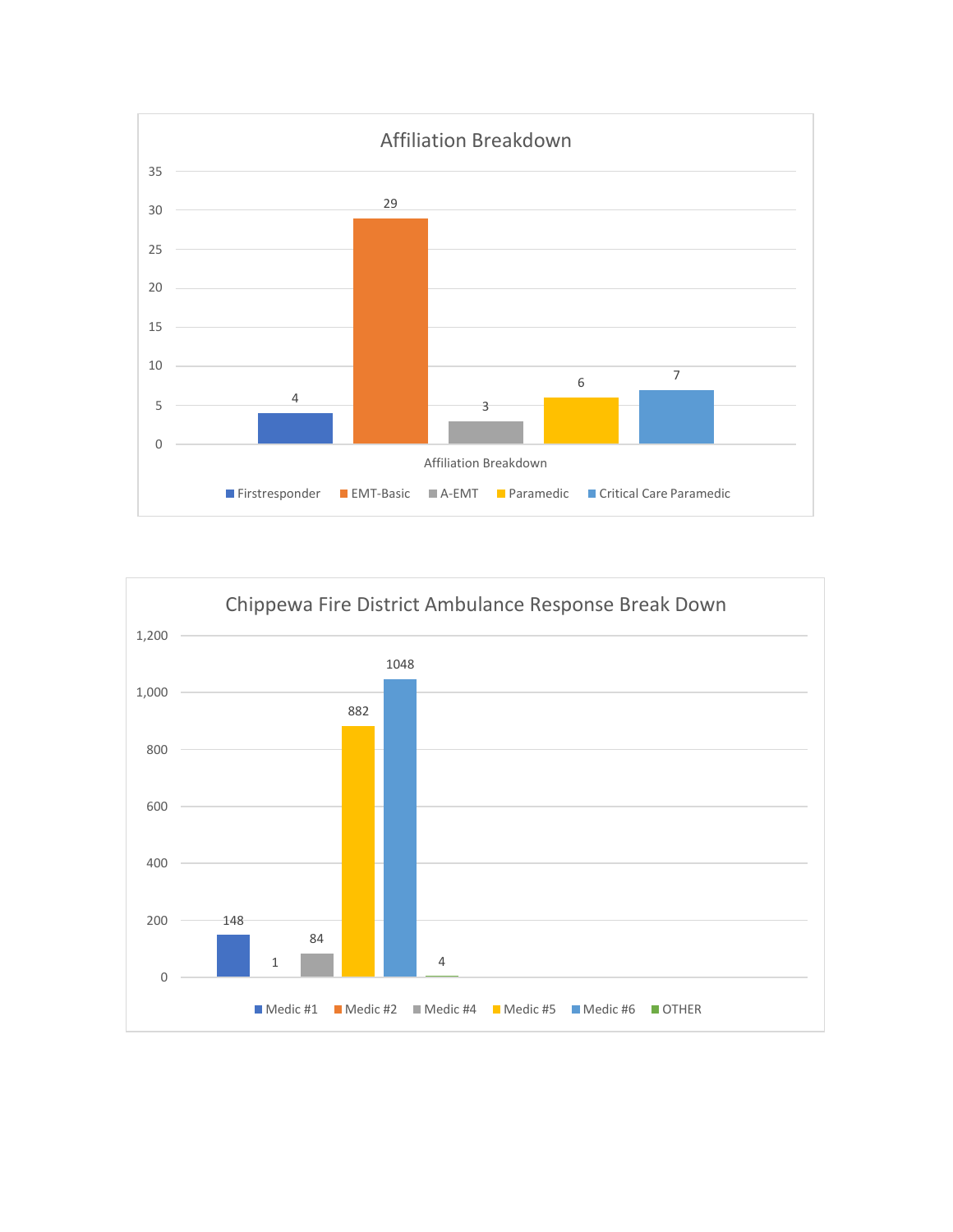

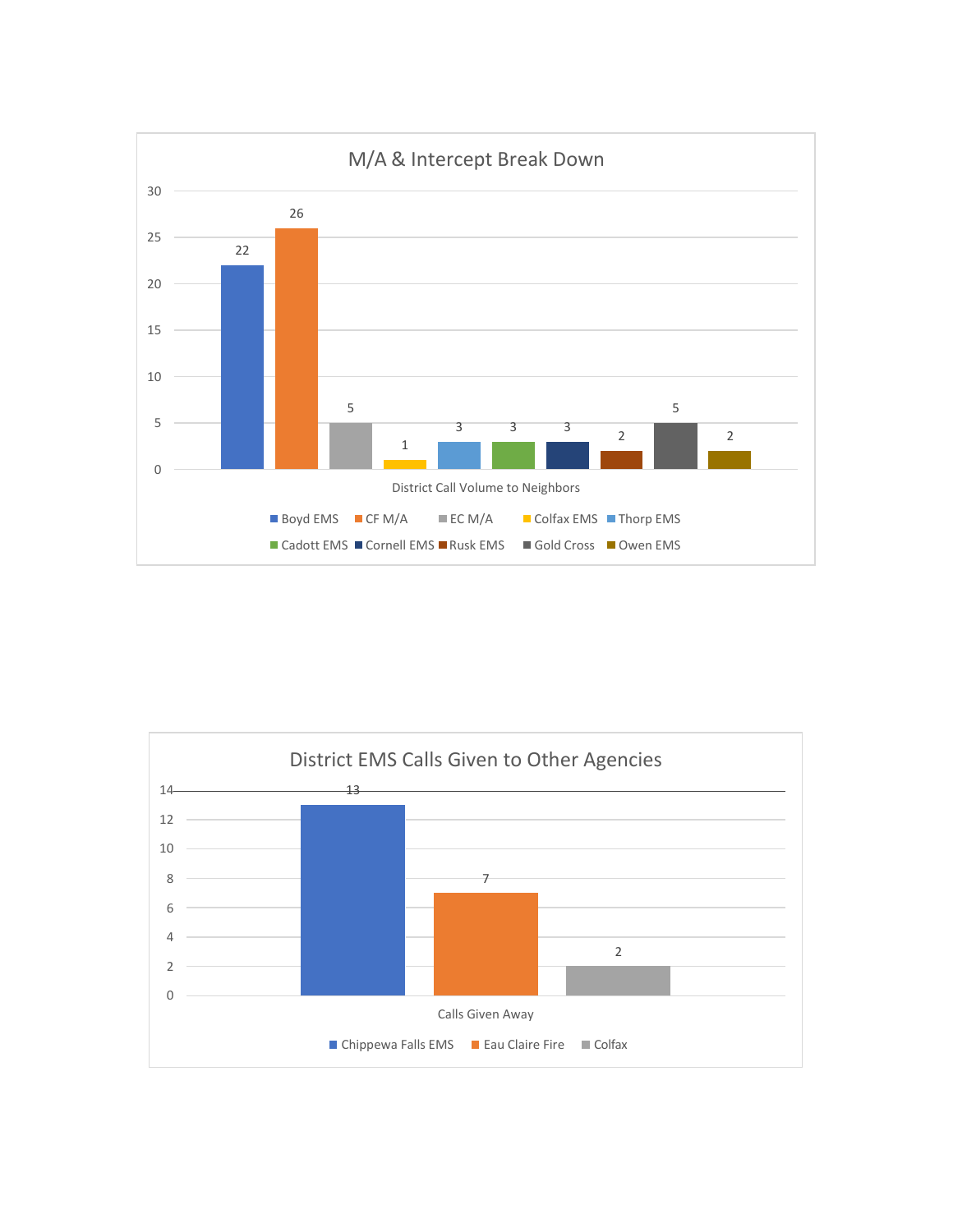

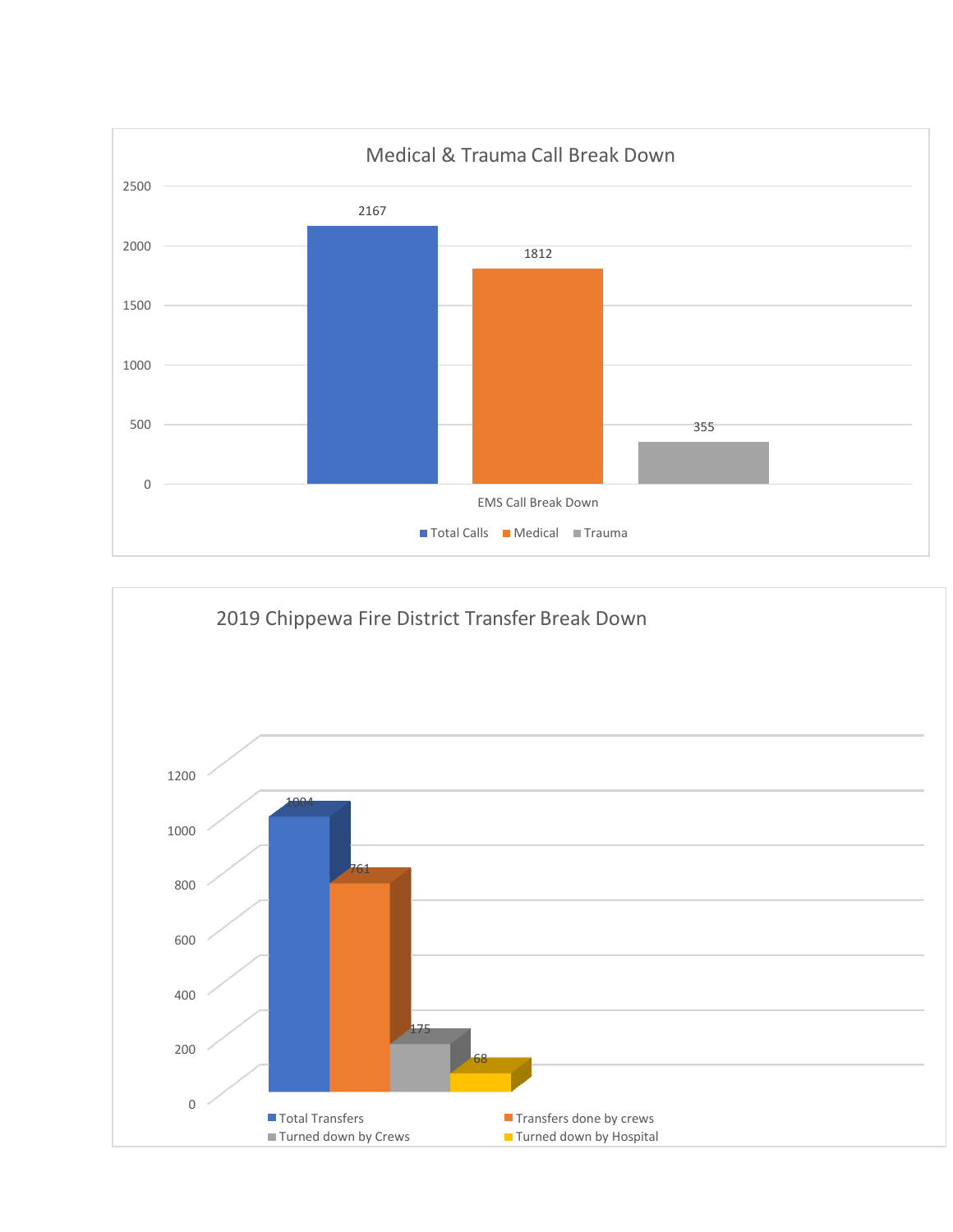# **FIRE PREVENTION, INVESTIGATIONS, AND INSPECTIONS**

Prepared by Deputy Chief John Andersen

The District training complies with State Administrative Code SPS 330 and NFPA standards.

## **FIRE PREVENTION ACTIVITIES CALENDAR**

The Chippewa Fire District conducts Fire Inspection and Prevention activities under the scope of Wisconsin State Statutes 101.14, 101.575 and Wisconsin Administrative Code Comm. 14. Such Fire Inspection and Prevention activities are funded out of the Wisconsin Fire Insurance Fund of 2% of fire insurance premiums paid to the State of Wisconsin. The 2% fire dues fund as it is called has been a part of the State of Wisconsin Fire Insurance Commissioner's Office since before Wisconsin became a state in 1848. Each municipality of the Fire District receives a 2% Fire Dues payment prior to August  $1^{st}$  each year. Totals for 2018 (based on 2016 evaluation) are:

| Town of Hallie         | \$2,253  |
|------------------------|----------|
| Town of Howard         | \$2,817  |
| Town of Lafayette      | \$24,922 |
| Town of Wheaton        | \$12,620 |
| Village of Lake Hallie | \$27,862 |
| Elk Mound FD.          | \$1,527  |
| Ridgeland              | 510      |
| <b>Total</b>           | \$72,511 |

Fire Inspections conducted by municipality

| <b>Town of Hallie</b>  | 1   |
|------------------------|-----|
| <b>Town of Howard</b>  | 9   |
| Town of Lafayette      | 92  |
| Town of Wheaton        | 43  |
| Village of Lake Hallie | 275 |
| Twice per year         | 52  |
| <b>Elk Mound</b>       | 74  |
| Ridgeland              | 41  |
| Total                  | 592 |

Wisconsin Administrative Code also requires other activities to qualify for 2% Fire Dues. Those activities include:

- 1. Keeping a map of the territory served by the Chippewa Fire District.
- 2. A current roster of members of the department.
- 3. The date and location of fire prevention inspections performed, violations found and corrective action taken.
- 4. Time, date, and location of structure fires, and the number of fire department members responding.
- 5. Number, duration of, and attendance at fire department meetings.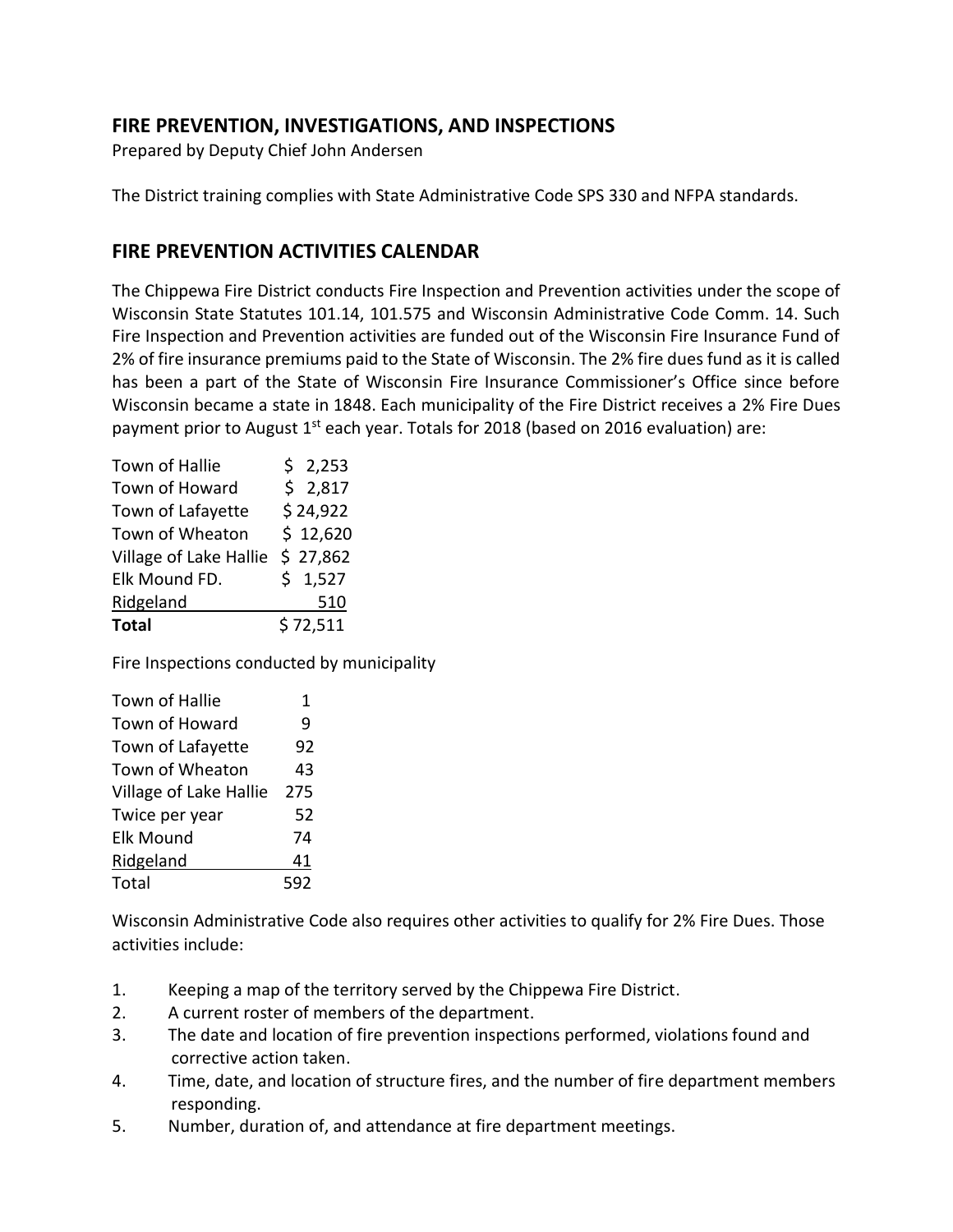- 6. Number, duration of, topic of, and attendance at fire department training sessions.
- 7. Number, duration of, topic of, and attendance at public fire education related activities.
- 8. A copy of the fire department budget and or a summary of fire dues expenditures.
- 9. A record of public building and places of employment located within the territory of the fire department.

The Chippewa Fire District is currently in compliance with ss 101.14, ss 101.575 and Wisconsin Administrative Code DSPS. 314 and is eligible for Wisconsin 2% Fire Dues for the year 2020.

The Chippewa Fire District also performs the following inspections and services for the community:

- 1. CBRF (Home Health Care Facilities)
- 2. Fireworks Permit Inspections.
- 3. Fire Prevention Education Stillson School, individual and group tours at the stations.
- 4. Halloween Fire prevention activities for Lake Hallie and Lafayette.
- 5. Participates in supporting the Chippewa Valley Fire Safety House.
- 6. New Construction Inspections for Fire Suppression, Fire Alarm Systems, Fire Safety Systems and Construction.
- 7. Enforces Fire Burning Regulations in the Towns of Hallie, Lafayette, Howard and the Village of Lake Hallie. Assists with fire regulations in Town of Wheaton.
- 8. Responds to Fire Safety request for services and provides information on Wisconsin Fire Safety Rules and Regulations from its residents.
- 9. Approves requests for Knox Box installations.
- 10. Responds to complaints and requests from other local governmental agencies for assistance in enforcement and code interpretation.

#### **Inspectors for the Chippewa Fire District**

Deputy Chief/EMT/UST-AST/ John Andersen FF/EMT/UST-AST Rebecca Shervey (Tank Program Lead) FF/EMT/ Janet Segelken (Associate Member) FF/EMT/UST-AST Dan Enestvedt FF/Paramedic Shay Dechow FF/Paramedic Nick Sprague FF/Paramedic Jake Grotthus FF/Paramedic Dann Brzeskiewicz FF/Paramedic Ron Wolf FF/EMT/UST-AST Chuck Goettl

#### **Fire Investigation 2019 Calendar Year**

The Chippewa Fire District is in compliance with: ss 165.55 Arson Investigation (1) The Chief of the Fire Department or Company of every City, Village, or Town in which a fire department or company exists, and where no fire department or company exists, the Mayor, Village President or Town Clerk shall investigate or cause to be investigated the cause, origin and circumstances or every fire occurring in his City, Village, or Town when the damage exceeds \$500.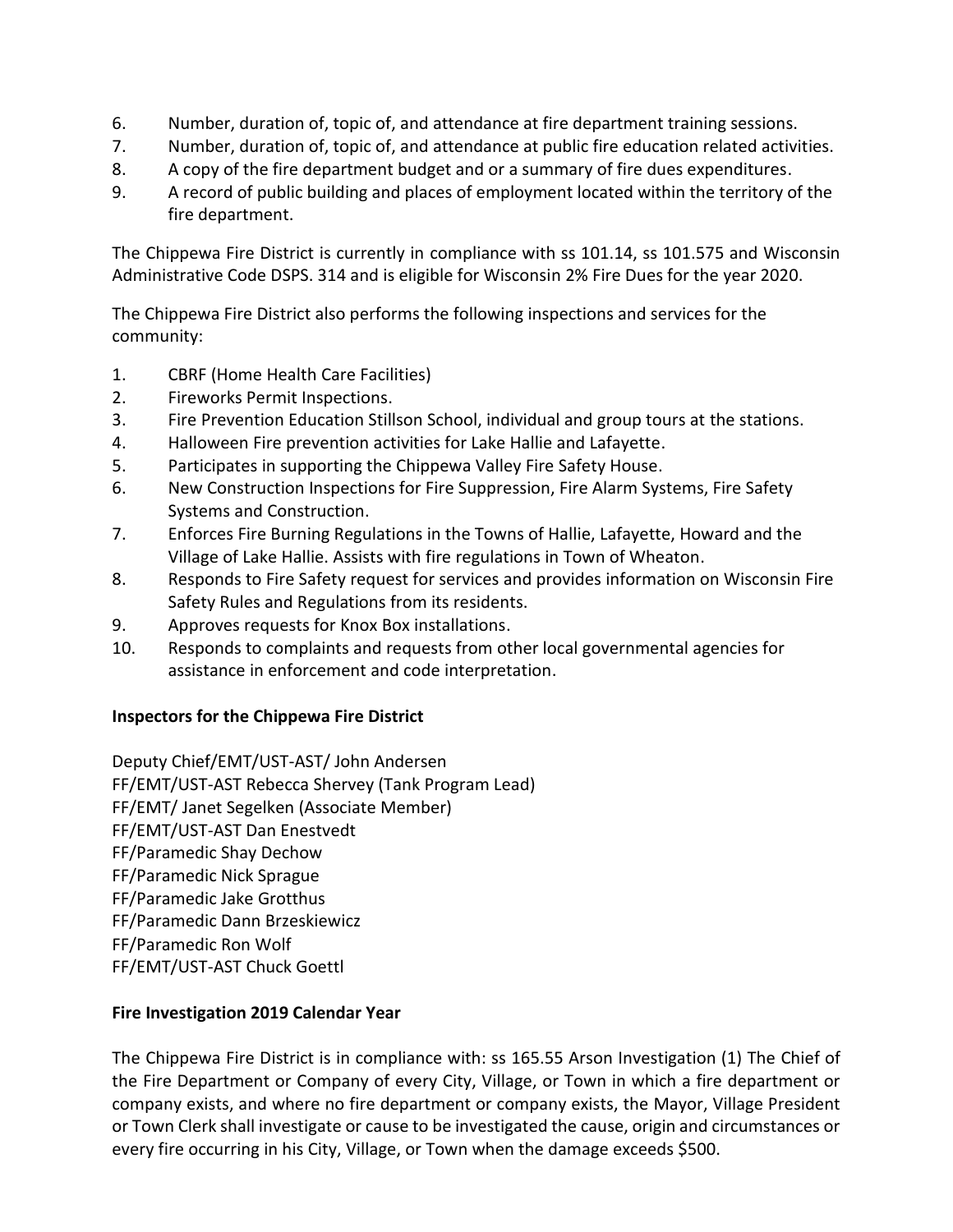Where any investigation discloses that the fire may be of incendiary origin, he shall report the same to the State Fire Marshal. Fires in the Chippewa Fire District are investigated per the above statutory mandate.

#### **Fire Investigators for the Chippewa Fire District**

Deputy Chief/EMT John Andersen FF/EMT Douglas Matthews FF/EMT Janet Segelken (Associate member) FF/Paramedic Nick Sprague FF/LHPD Adam Meyers

#### **2020 Fire Prevention Goals**

- Conclude all inspections by October 1st.
- Research hardware/software for using computer based wireless hotspots for inspections and preplans.
- Educate car repair and body shop owners to place fire suppression systems in spray booths and continue enforcement actions.
- Work to expand Fire Safety Public Education at Stillson School from Kindergarten to include Grades 1-3.
- Expand 4-year-old Fire Education Program at Day Care Centers.

#### **Enforcement Action**

- 3 referrals to Wisconsin DNR.
- 18 Notices of violation issued.
- 4 warning citations issued.
- 1 Secure Building order issued.
- 14 citations issued for burning related issues.
- Continued billing for unattended fires and improper burning per State Statutes.
- 4002 County Trunk DSPS Code Violation, contractor issue.
- Wheaton Party Barn referral.
- 4830 40<sup>th</sup> street, storage of explosives violation County Zoning, ATF notification.

#### **Plans reviewed and Conditional Approvals Letters Inspected**

- ➢ Stillson Elementary School, Lafayette
- $\triangleright$  The View Tavern, Lafayette
- $\triangleright$  Elete Extra, Wheaton
- ➢ Dawns Dog Daycare
- $\triangleright$  Rosenthal Enterprises Building A, Lake Hallie
- $\triangleright$  Rosenthal Enterprises Building B, Lake Hallie
- ➢ Vincent Tool, Lake Hallie
- $\triangleright$  Lake Wissota Animal Hospital, Lafayette
- ➢ Countified Condominiums, Plat Review Cul De Sac Lafayette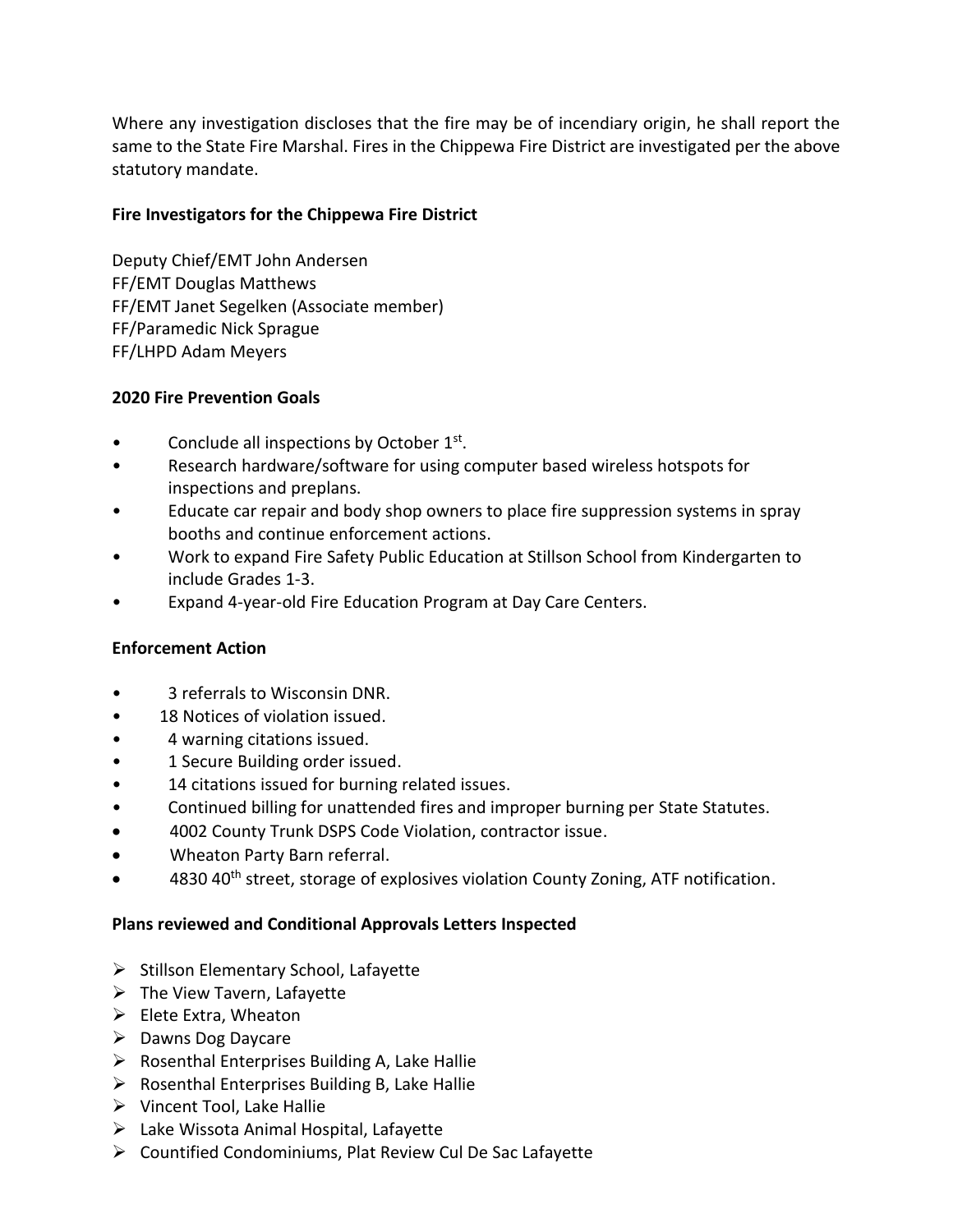- $\triangleright$  Hallie Dog Kennels, Lake Hallie
- $\triangleright$  Lilydale Event Center, Wheaton
- $\triangleright$  Jacobson's Market, Lafayette
- ➢ Wissota Lodge and Conference Center, Lafayette
- $\triangleright$  TLC Storage, Building A, Lafayette
- $\triangleright$  TLC Storage Building B, Lafayette
- ➢ Commercial Garage Variance, Lake Hallie
- $\triangleright$  Shared Medical Office, Lake Hallie

#### **Permits issued**

- $\triangleright$  Fireworks tents (3)
- $\triangleright$  Fireworks display (3)
- $\triangleright$  Temporary membrance structure (1)
- $\triangleright$  Adult Family Homes (9)
- $\triangleright$  Wedding Barn (1)
- ➢ Foster Care (2)
- $\triangleright$  LPG Fueling (1)

#### **2019 Public Education activities per DSPS 314.01 (13) 11 (c )** :

Each Fire Department shall provide public fire education services within the territory served by the Fire department. Locations and numbers:

| Churches              | 2              |
|-----------------------|----------------|
| Schools               | 3              |
| Daycare               | $\mathfrak z$  |
| <b>FPW</b>            | 1              |
| Halloween             | $\overline{2}$ |
| <b>Public Service</b> | $\mathfrak z$  |
| Community events      | 5              |
| Private companies     | 2              |
| <b>Fire Stations</b>  |                |

#### **Analysis of Fire Incidents for 2019 in Chippewa Fire District**

There were 307 Fire calls in 2019. Fire loss was  $$ 1,683,602$  which is up from 2018. There were 14 structure fires in 2019 which is down from 2018. 11 of the 17 structure fires were in 1 and 2 family dwellings. October had the largest number of fire calls (35) September the least (17).

#### **Average Response Time District in minutes**

1) Village of Lake Hallie/Town of Hallie 8 minutes

2) Wheaton 9 minutes

3) Lafayette 9 minutes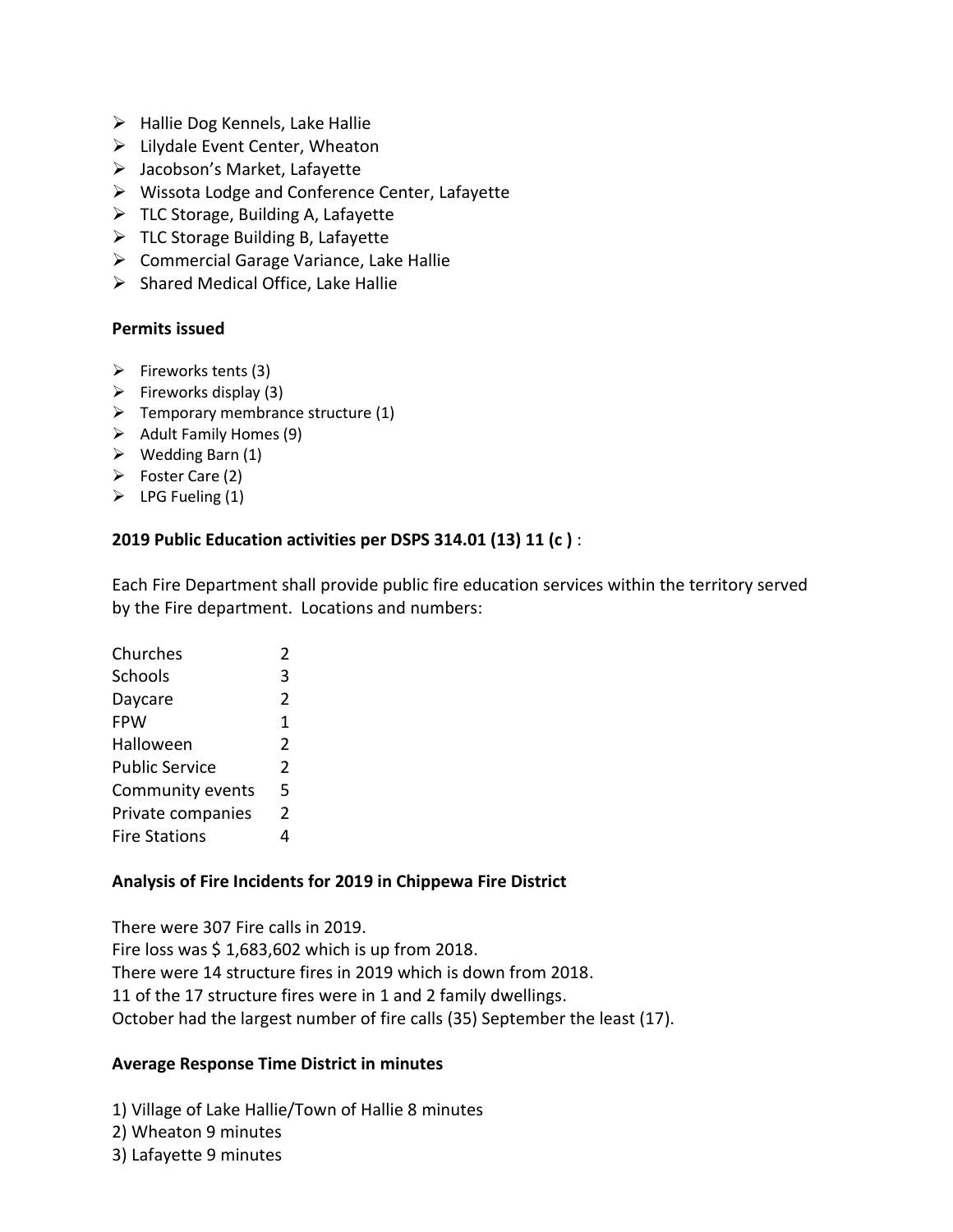#### 4) Howard 16 minutes

- ➢ Time of day most calls occurred was between 4:00 pm and 5:00 pm
- $\triangleright$  Day of week with most calls Thursday

#### **Fire Calls by community**

| <b>Total</b>   |                        | 307 |
|----------------|------------------------|-----|
| 6.             | <b>Mutual Aid</b>      | 23  |
| 5.             | Howard                 |     |
| 4.             | Lafayette              | 90  |
| 3.             | Wheaton                | 57  |
| 2.             | Village of Lake Hallie | 122 |
| $\mathbf{1}$ . | Town of Hallie         | 8   |

#### **Fire Calls by month**

| <b>Total</b> | 307       |
|--------------|-----------|
| December     | <u>23</u> |
| November     | 24        |
| October      | 35        |
| September    | 17        |
| August       | 20        |
| July         | 21        |
| June         | 32        |
| May          | 25        |
| April        | 28        |
| March        | 28        |
| February     | 35        |
| January      | 19        |

#### **Fire Calls by day**

| Sunday       | 39  |
|--------------|-----|
| Monday       | 34  |
| Tuesday      | 47  |
| Wednesday    | 54  |
| Thursday     | 51  |
| Friday       | 36  |
| Saturday     | 46  |
| <b>Total</b> | 307 |

#### **Fire Calls by type**

| <b>Structure Fires</b> | 14 |
|------------------------|----|
| <b>Vehicle Fires</b>   |    |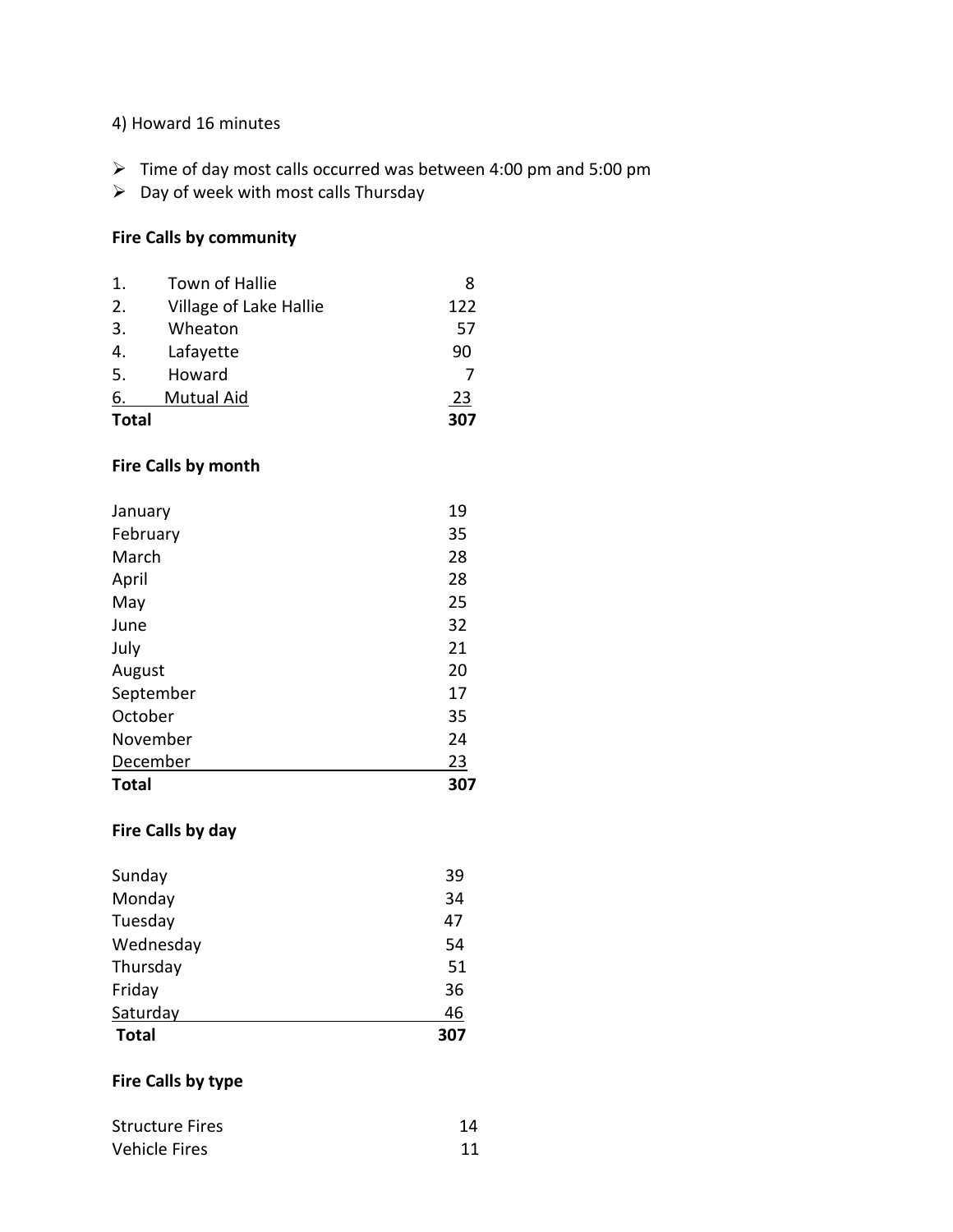| <b>Total</b>                       |     |
|------------------------------------|-----|
| <b>Mutual Aid</b>                  | 23  |
| Smoke scare/animals/public service | 114 |
| Haz-Mat/ Spills/leaks/wires down   | 28  |
| False Alarm                        | 28  |
| EMS/Rescue/10-50                   | 72  |
| Grass/rubbish/crop                 | 17  |

#### **Fire Loss by property and response classification**

| 01. Private Dwellings (1 or 2 family), including mobile homes (FPU 419)                                                                              |     | 7 0 0          |                | \$64,801    |
|------------------------------------------------------------------------------------------------------------------------------------------------------|-----|----------------|----------------|-------------|
| 06. Public Assembly (church, restaurant, clubs, etc.) (FPU 100-199)                                                                                  |     | 0              | $\overline{0}$ | \$1,500,000 |
| 09. Stores and Offices (FPU 500-599)                                                                                                                 |     | $\overline{0}$ | $\Omega$       | \$50,000    |
| 10. Industry, Utility, Defense, Laboratories, Manufacturing (FPU 600–799)                                                                            |     |                | $0\quad 0$     | \$4,000     |
| 14a. Fires in Highway Vehicles (autos, trucks, buses, etc.) (IT 131–132, 136–137)                                                                    | 8   |                | $0\quad 0$     | \$56,004    |
| 14b. Fires in Other Vehicles (planes, trains, ships, construction or farm vehicles, etc.) (IT 130,<br>133-135, 138)                                  | 3   |                | $0\quad 0$     | \$4,000     |
| 15. Fires outside of Structures with Value Involved, but Not Vehicles (outside storage, crops,<br>timber, etc.) (IT 140, 141, 161–162, 164, 170–173) | 4   | $0\quad 0$     |                | \$0         |
| 16. Fires in Brush, Grass, Wildland (excluding crops and timber), with no value involved. (IT<br>$142 - 143$                                         | 8   |                | $0\quad 0$     | \$0         |
| 17. Fires in Rubbish, Including Dumpsters (outside of structures), with no value involved. (IT<br>$150 - 155$                                        | 5   |                | $0\quad 0$     | \$0         |
| 18. All Other Fires. (IT 100, 160, 163)                                                                                                              | 5   |                | $0\quad 0$     | \$0         |
| 20. Rescue, Emergency Medical Responses (ambulance, EMS, rescue) (IT 300–381)                                                                        | 72  | $0\quad 0$     |                |             |
| 21. False Alarm Responses (malicious or unintentional false calls, malfunctions, bomb scares)<br>$(IT 700 - 746)$                                    | 28  | $0\quad 0$     |                |             |
| 23a. Hazardous Materials Responses (spills, leaks, etc.) (IT 410-431)                                                                                | 9   |                | $0\quad 0$     |             |
| 23b. Other Hazardous Responses (arcing wires, bomb removal, power line down, etc.) (IT 440–<br>482, 400)                                             | 19  |                | $0\quad 0$     |             |
| 24. All Other Responses (smoke scares, lock-outs, animal rescues, etc.) (IT 200–251, 500–699,<br><b>Total Fire Loss</b><br>$800 - 911$               | 132 |                |                | \$1,683,602 |

# **TACTICAL EMERGENCY MEDICAL SERVICE (TEMS)**

Prepared by Nick Sprague

2019 was a fairly slow year for District TEMS again. Approximately 24 trainings were attended with coverage also provided for the Basic SWAT course in August. TEMS also assisted with a TCCC course sponsored by ECSO in May and refreshed UWEC PD on tourniquet/stop the bleed topics in June.

A total of 11 callout requests occurred last year including a couple cancellations. These callouts included being requested to respond with the team to Loyal, WI for a standoff after a Clark County deputy was shot and injured (minor injuries to the officer). This was a large scale callout with multiple law enforcement, Fire, and EMS agencies involved and the operation went smooth.

Kevin Nyseth stepped down as the TEMS ATL earlier in the year. Nick Sprague took his place. However, Sprague stepped down from the team January  $1<sup>st</sup>$  of this year.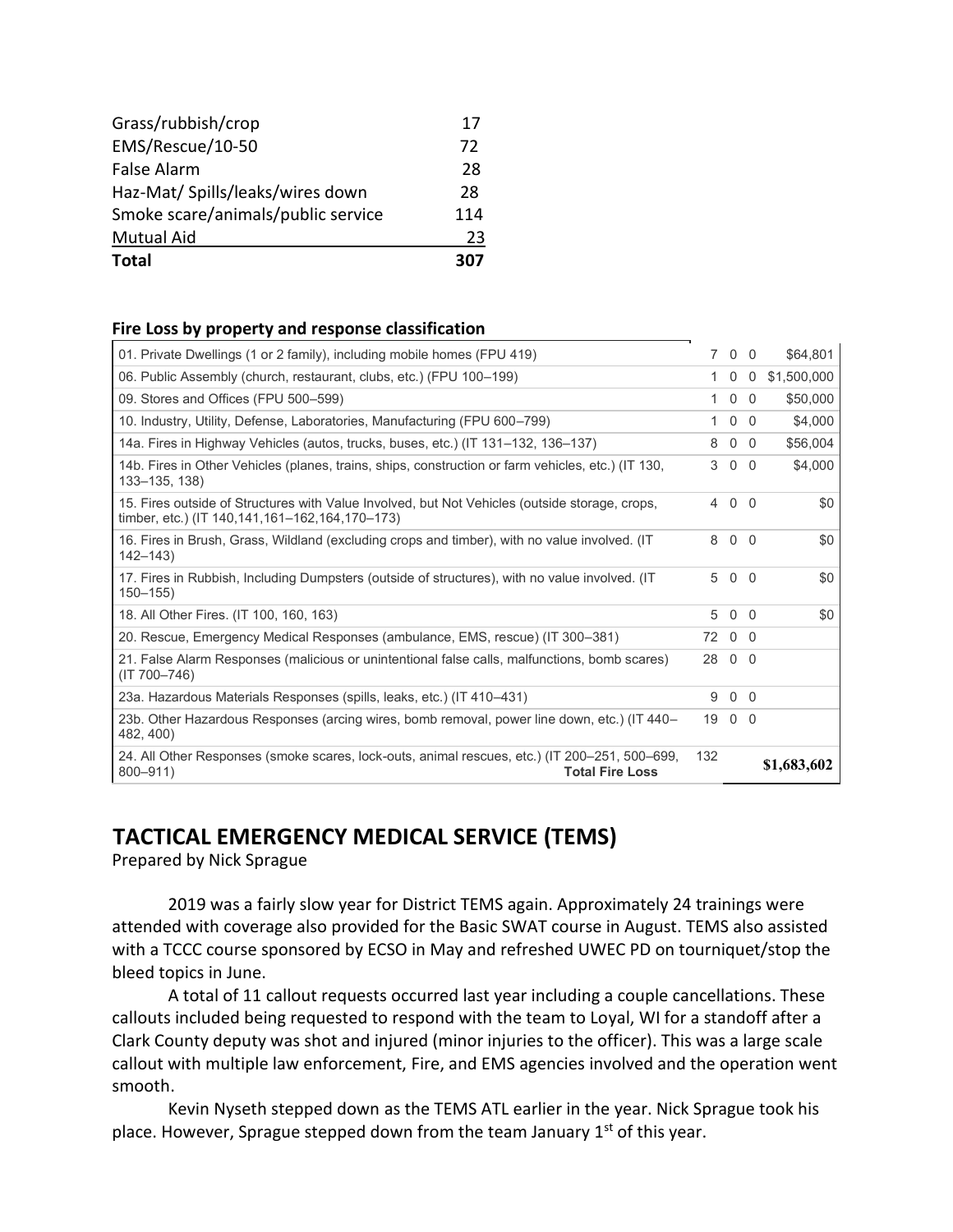# **TANK PROGRAM**

Prepared by Storage Tank System Inspector Rebecca Shervey.

# **2019/2020 Underground/Aboveground Storage Tank Program Flammable/Combustible/Hazardous Tanks July 1, 2019 to present**

| 1. Plans reviewed for new installs | 56        |
|------------------------------------|-----------|
| 2. Tank installation inspections   | 122       |
| 3. Tank removal inspections        | 97        |
| 4. Annual permit inspections       | 990 sites |
| 5. Orders for non-compliance       | 82.       |

Inspectors: (8) Rebecca Shervey, John Andersen, Shaylee Dechow, Chuck Geottl, Dan Enestvedt, Chief Scott Bernette, Justin Scott, and Tim Walker.

We serve 168 Fire Departments in 28 counties for the Department of Agriculture Trade and Consumer Protection (DATCP). To date annual inspections are about 52% completed and on track to be completed by fiscal years end 6/30/20. Jared Williams is our LPO coordinator for the State our Section Chief is Greg Bareta and division head is Director Rachelle Miller.

There is a big impending deadline coming up on 12/31/20. This was set back in 2009. All connections of UST and its piping that didn't have secondary containment, must have it installed with non-discriminating sensors by the end of the year. This will negatively impact some UST owners who haven't done this yet. DATCP states we will red tag immediately in 2021, due to the fact they have had 10 years to get this work done.

ATCP 93 has finally been published Nov 1, 2019 after 10 years of rewriting. DATCP did add on their website a link for a document that just highlights changes, this is 55 pages long. We are working on learning the changes. This also changes the versions of our adopted codes and statues, requiring major updating to our reference materials.

One of the bigger changes is that we now adopt the EPAs requirement for testing containment sumps every three years. There is also stronger pre/post testing required. This will take some time to get everyone on track.

Lastly, we were able to satisfactorily make full compliance with our state contract affording us our 7.5% bonus/performance check of \$9,666.90.